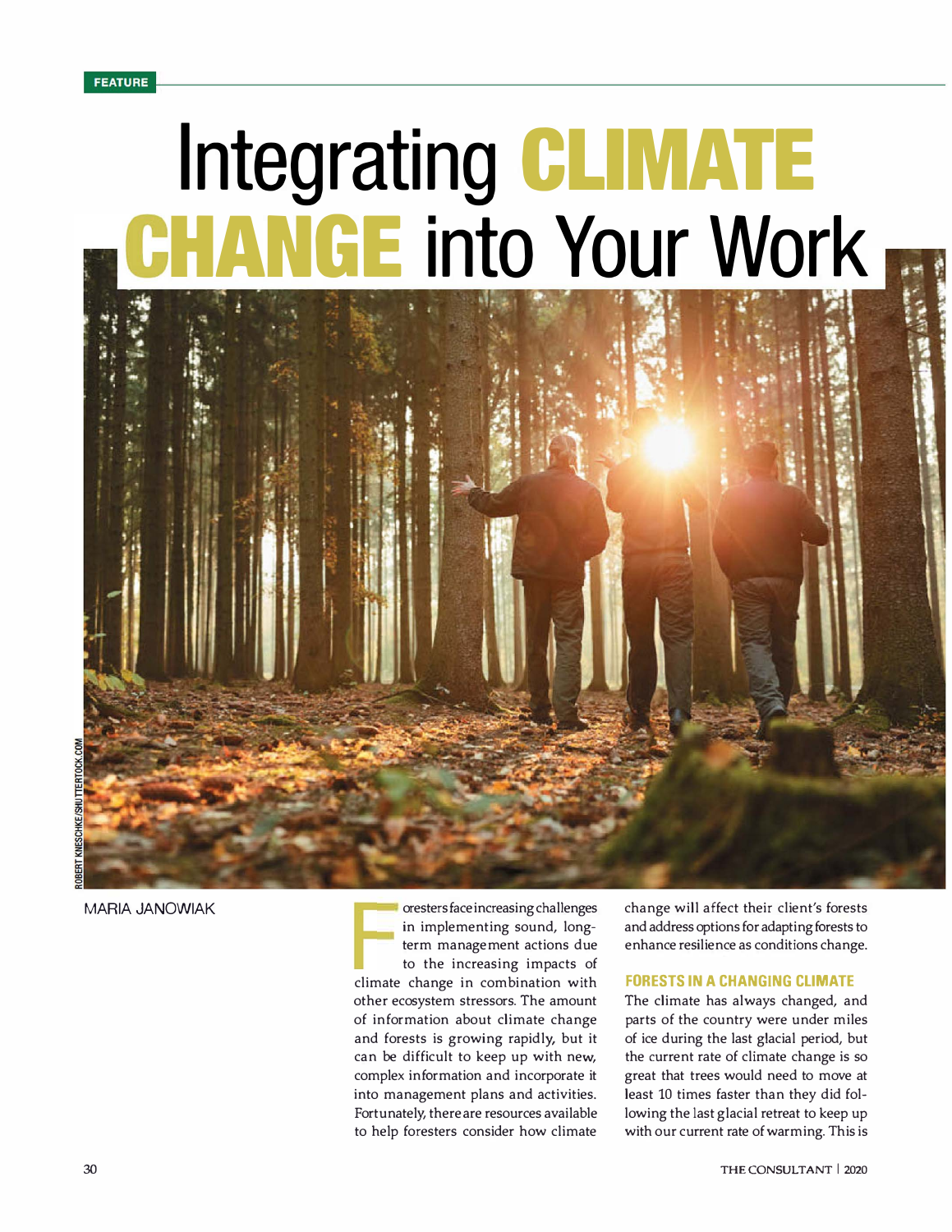more extreme than anything we've faced during the course of human civilization. While one or two degrees of temperature warming may not sound - or feel - like much in our daily lives, a small amount of warming has already triggered noticeable impacts across the country, such as rising sea levels, drought and extreme weather.

The effects of climate change vary across the country, making it impossible to predict exactly what climate change means for a particular location or forest. At the same time, a large body of scientific evidence points to several trends:

- *Seasons are shifting.* Temperatures are rising across the world, and this will continue into the future. As temperatures rise throughout the year, summers are becoming hotter and with more days of extreme heat. The growing season is becoming longer, which could improve tree growth, particularly in the North. However, warmer and shorter winters are also reducing snowpack, reducing water supply in mountainous areas and altering forest processes in the north.
- *Weather is becoming more extreme.* A more energetic climate system is increasing extreme events across the country, although the type of event varies across regions. Although these events have always occurred, climate change is increasing the odds for extreme rain, hurricanes, extreme storms and even droughts. More extreme weather means more ecosystem disturbance.
- *Tree species ranges will shift.* Each tree species has a unique distribution based on climate, environmental factors, disturbance and management. As the climate changes, the range of tree species will shift - generally northward and to higher elevations - in response to warmer conditions. Trees that are located at the southern extent of the species range may be the most vulnerable, with habitat quality deteriorating as temperatures rise.
- *Many stressors will increase.* For many foresters, reducing the effects of forest stressors is already a full-time job. Rising temperatures and more variable weather create conditions that

can increase many forest stressors. A warmer climate can allow insect pests (including the mountain and southern pine beetles and hemlock woolly adelgid) and invasive plant species (including kudzu and cogongrass) to expand northward.

# **SAME JOB, NEW CHALLENGES**

The role of a forester is to be a steward to the land, and to essentially follow the campsite rule of "leave it better than you found it." When it comes to being an ACF member, this means working to maintain the values - monetary and otherwise - that your clients associate with their lands. This is the fundamental work of forestry, and emerging management challenges like climate change don't change that.

Managing forests with climate change in mind doesn't mean throwing out what we've learned about managing forests during the past 150 years. In fact, for managers who are really thinking hard about managing for the future and doing the best for the woods and their clients, managing for climate change might not look very different at all. Many of the best forestry practices that we have available are great tools for responding to climate change. It's all about intent. Forest management that is intentional in asking the question, "How might climate change affect this forest and my ability to achieve my management goals?" will be more likely to succeed in a changing world.

Forest management can be used to respond to climate change in two different ways. The first of these is adaptation, which includes actions that prepare for the effects of changing climate and weather. Adaptation actions are often designed to reduce the negative impacts from climate change, such as thinning a forest stand to reduce risks from drought and wildfire. Adaptation can also take advantage of new opportunities from climate change, such as promoting tree species that are more tolerant of hot and dry conditions. So, what adaptation action is best? Adaptation actions will vary widely from place to place based on the needs of a particular forest, so there is no single answer. An action that is adaptive in one place might not work well in another. It's up to the manager with familiarity with that particular forest to determine what makes the most sense (although there are resources to help; see page 33).

The other way to respond to climate change through forest management is through *mitigation,* which is the process of using forests to remove carbon dioxide from the atmosphere and thereby lessen the amount of climate change that occurs. Just through the act of photosynthesis, forests absorb tremendous amounts of carbon dioxide from the atmosphere. In one year, US forests absorb more than 600 million metric tons of carbon, which equates to about 14 percent of U.S. greenhouse gas emissions from all sources (e.g., energy production, vehicles). Forests are increasingly being recognized for their potential as part of the solution to climate change, pointing to the value of many practices that forest managers are already doing: reducing forest losses from land conversion, reforesting degraded and understocked lands, reducing wildfire risks, and implementing management actions that ensure forest health and continued tree growth.

Adaptation and mitigation are often treated as two separate topics, but there's a growing recognition that forest management actions can often do both at the same time  $-$  by ensuring that forests are healthy and adapted to current and future conditions, such that they continue to sequester carbon *(aka growl)* over the long term. Increasing interest in climate change presents an opportunity to position forests and forest management as a positive solution to the climate change problem. This might be a new and useful way to communicate the benefits of forestry to clients and members of the public.

## **HELPING FORESTS ADAPT TO CHANGE**

The U.S. Forest Service published the guidebook *Forest Adaptation Resources,*  which outlines different ways to address climate change in natural resource management (www.nrs.fs.fed.us/pubs/52760). Within it, readers will find the Adaptation Workbook, which is a flexible 5-step process that is designed to integrate climate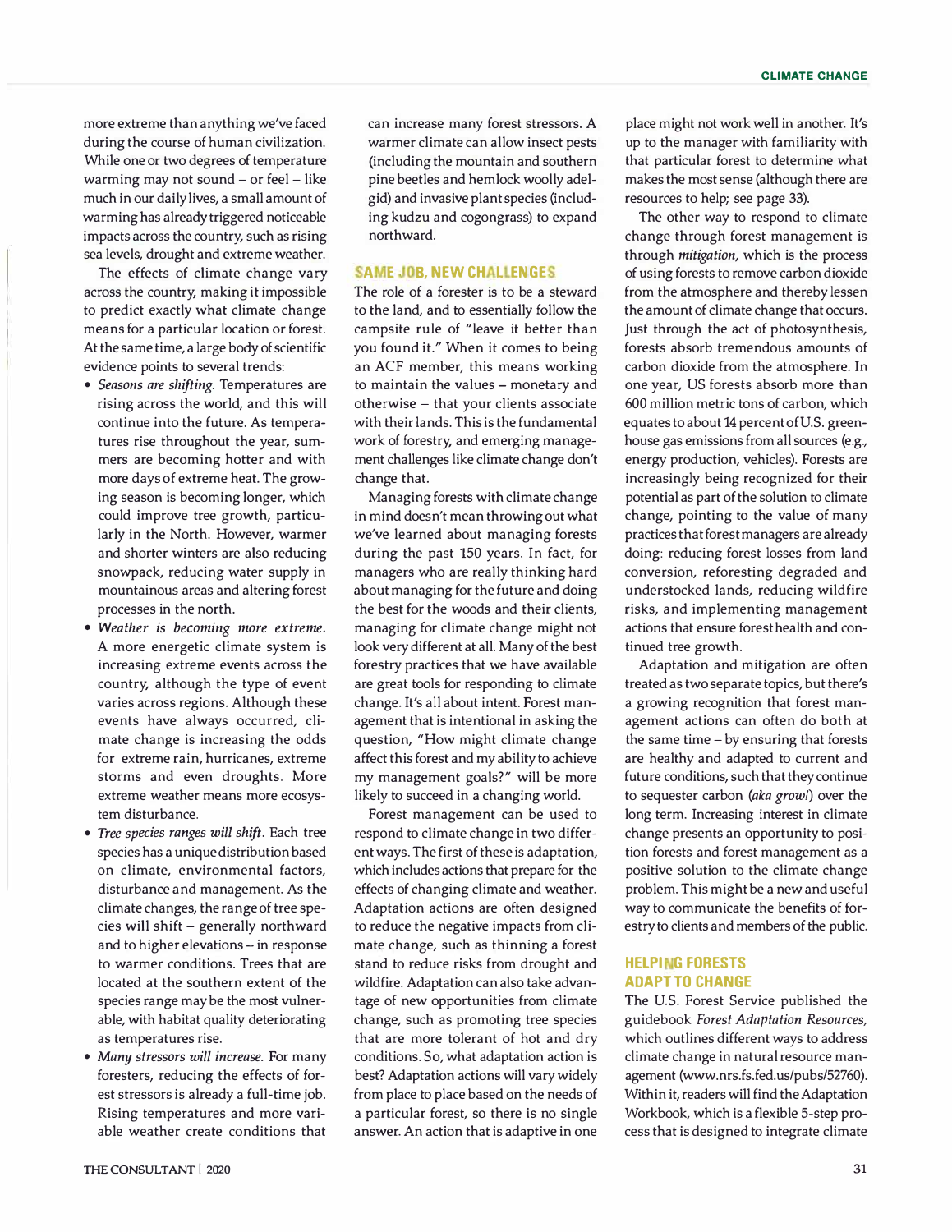# **CLIMATE CHANGE IS AN EMERGING ISSUE FOR MANY FORESTERS, AND IT WILL BECOME MORE AND MORE IMPORTANT TO INTENTIONALLY CONSIDER HOW CLIMATE CHANGE AFFECTS THE LANDS YOU MANAGE, REGARDLESS OF WHETHER YOU'RE MANAGING FOR INCOME. WOOD PRODUCTS. CLEAN WATER OR RECREATION.**

change into current management planning processes. The workbook includes more detailed instructions and can be used to develop a climate change adaptation plan; but at a most basic level, it outlines five questions that can be used to think about climate change in a particular place. Think about a forest that you're currently working in  $-$  or better yet, go out and stand in it - and ask yourself:

- *What are the management goals and objectives for this place?* Just like "regular" forestry, thinking about climate change begins with identifying the values associated with the property or parcel, such as timber revenue, wildlife habitat and/or recreation.
- *How might this particular forest or stand be at risk from changes in climate?* Every forest is different based on its site conditions and management history. In this step, consider whether your forest is susceptible to potential weather events like drought, extreme rain, extreme storms or hurricanes, flooding or sea-level rise. Also consider whether the tree species might themselves be vulnerable to changes in climate. More resources for this step are provided at the end of this article.
- *Does climate change make your management objectives more or less feasible?* Once you consider how your site may be vulnerable, think about how

that might affect your management goals and objectives. Depending on what you are managing for, climate change may make it harder or easier to achieve your objectives, and in some instances, you may decide that you need to change them.

- *What actions can enhance the ability of the forest to adapt to anticipated changes and meet management goals?* Once you've thought about how climate change intersects with your management, you can determine what management actions to pursue. There might not be any need to change your management, particularly if climate risks are low. But where climate risks are greater, it becomes more important to alter your management to address anticipated challenges.
- *What information can be used to evaluate whether the selected actions were effective and to inform future management?* The reason climate change is such a tough issue is because it means that we can't rely on the past to know what the future might hold. This means that we need to define what future success will look like and intentionally learn from our actions over time.

The responses to these questions will be different for every forest and forester. In fact, hundreds of foresters and natural resource managers have used this approach, resulting in a wide variety of real-world examples that match adaptation practices to the needs of a particular management situation (available at www.forestadaptation.org/demos). Even with these differences, there are a few commonalities to consider when thinking about climate change and forest management:

- Working to maintain forest health, reduce the impacts of pests and diseases, and slow the spread of invasive species will help to reduce stress on forests and make them more resistant to climate change impacts. Keep doing this important work.
- Increasing the diversity of tree species within many forest types can be a valuable way to increase the ability of forests to adjust to changes and to create greater flexibility for future management. While one species may become less productive in the future, others may thrive and be able to fill in newly available habitat.
- Paying attention to consistent changes occurring in the woods can be a huge step forward in recognizing how climate change may be influencing a particular place. Some forest components may be more sensitive to change and need intervention, while others may actually prosper. Be ready to take advantage of new opportunities.